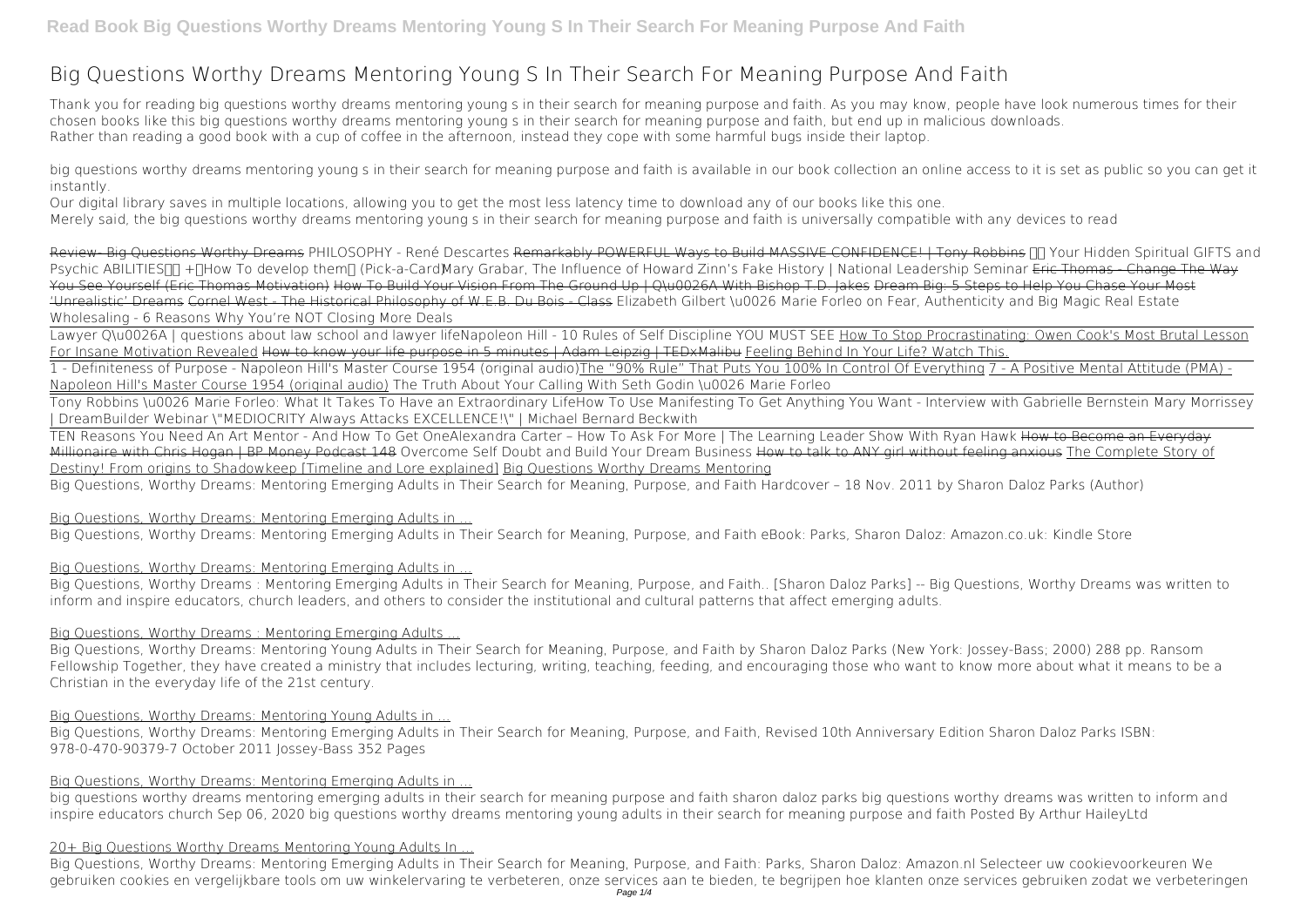# **Read Book Big Questions Worthy Dreams Mentoring Young S In Their Search For Meaning Purpose And Faith**

kunnen aanbrengen, en om advertenties weer te geven.

#### Big Questions, Worthy Dreams: Mentoring Emerging Adults in ...

BIG QUESTIONS WORTHY DREAMS. THE "TWENTY-SOMETHING" YEARS of emerging adulthood are increasingly recognized as a distinctive but puzzling era in the human life span. In this tenth anniversary revised edition of her 2001 classic, Sharon Daloz Parks, a pioneering voice in young adult development theory, builds on the foundation she established over two decades ago in The Critical Years, in which she recognized this significant stage in the human life span and underscored the role of mentors in ...

#### Amazon.com: Big Questions, Worthy Dreams: Mentoring ...

Big Questions, Worthy Dreams: Mentoring Emerging Adults in Their Search for Meaning, Purpose, and Faith: Parks, Sharon Daloz: Amazon.sg: Books

# Big Questions, Worthy Dreams: Mentoring Emerging Adults in ...

Amazon.in - Buy Big Questions, Worthy Dreams: Mentoring Emerging Adults in Their Search for Meaning, Purpose, and Faith book online at best prices in India on Amazon.in. Read Big Questions, Worthy Dreams: Mentoring Emerging Adults in Their Search for Meaning, Purpose, and Faith book reviews & author details and more at Amazon.in. Free delivery on qualified orders.

Big Questions, Worthy Dreams: Mentoring Young Adults in Their Search for Meaning, Purpose, and Faith: Author: Sharon Daloz Parks: Edition: illustrated: Publisher: Wiley, 2000: ISBN: 0787941719,...

# Buy Big Questions, Worthy Dreams: Mentoring Emerging ...

Big Questions, Worthy Dreams: Mentoring Young Adults in Their Search for Meaning, Purpose, and Faith by. Sharon Daloz Parks. 4.12 · Rating details · 118 ratings · 7 reviews The "twenty-something" years of young adulthood are increasingly recognized as critical but puzzling. Building on the foundation she established in her classic work, The ...

# Big Questions, Worthy Dreams: Mentoring Young Adults in ...

Big Questions, Worthy Dreams: Mentoring Young Adults in Their Search for Meaning, Purpose and Faith: Parks, Sharon Daloz: Amazon.nl Selecteer uw cookievoorkeuren We gebruiken cookies en vergelijkbare tools om uw winkelervaring te verbeteren, onze services aan te bieden, te begrijpen hoe klanten onze services gebruiken zodat we verbeteringen kunnen aanbrengen, en om advertenties weer te geven.

#### Big Questions, Worthy Dreams: Mentoring Young Adults in

# Big Questions, Worthy Dreams: Mentoring Young Adults in ...

Big Questions, Worthy Dreams: Mentoring Emerging Adults in Their Search for Meaning, Purpose, and Faith by Sharon Daloz Parks. Click here for the lowest price! Hardcover, 9780470903797, 0470903791

# Big Questions, Worthy Dreams: Mentoring Emerging Adults in ...

Through "Big Questions, Worthy Dreams," Parks provides a template for understanding and strengthening mentoring relationships during these critical human developmental years. While reading this book, I could not help but remember all the people at the side of the road that have challenged and supported me during my own self discovery and educational journey.

Praise for Big Questions,Worthy Dreams "The things at stake in this tenth anniversary edition are even more profound and urgent than they were the first time around. This is not a little story about young people. It is a big story about humanity and the persistent quest for meaning and purpose. . . . the key is mentorship, and the payoff should be big—for all of us." —RICHARD A. SETTERSTEN JR., coauthor, Not Quite Adults: Why 20-Somethings Are Choosing a Slower Path to Adulthood, and Why It's Good for Everyone "Scholarly, wise, elegant, and deeply insightful, this book is . . . for all who work with people in the awe and angst-filled years between 18 and 32. . . . Upcoming generations have fateful choices to make that we need them to take up faithfully and fully awake. Parks, a master teacher, lights the way—theirs and ours." —DIANA CHAPMAN WALSH, president emerita, Wellesley College; board chair, the Broad Institute of MIT and Harvard "No one who cares deeply about people in their twenties should be without this book. In Sharon Daloz Parks's lyrical company we learn so much more about their biggest possibilities—and our own." —ROBERT KEGAN, author, In Over Our Heads; professor, Harvard Graduate School of Education "Parks's clear voice … is simultaneously that of a scholar, clinician, ethicist, and priest—that of a rare and capable generalist who can nurture both teachers and students … [and] reveal the architecture of the process by which we merge the questions of ultimate reality with the immediate needs and duties of our generation." —JANET COOPER NELSON, chaplain of the university, Brown University " . . . [A] valuable resource for parents, professors, administrators, employers, and all others who care about emerging adults and want to see them thrive." —JEFFREY JENSEN ARNETT, Clark University; author, Emerging Adulthood: The Winding Road from the Late Teens Through the Twenties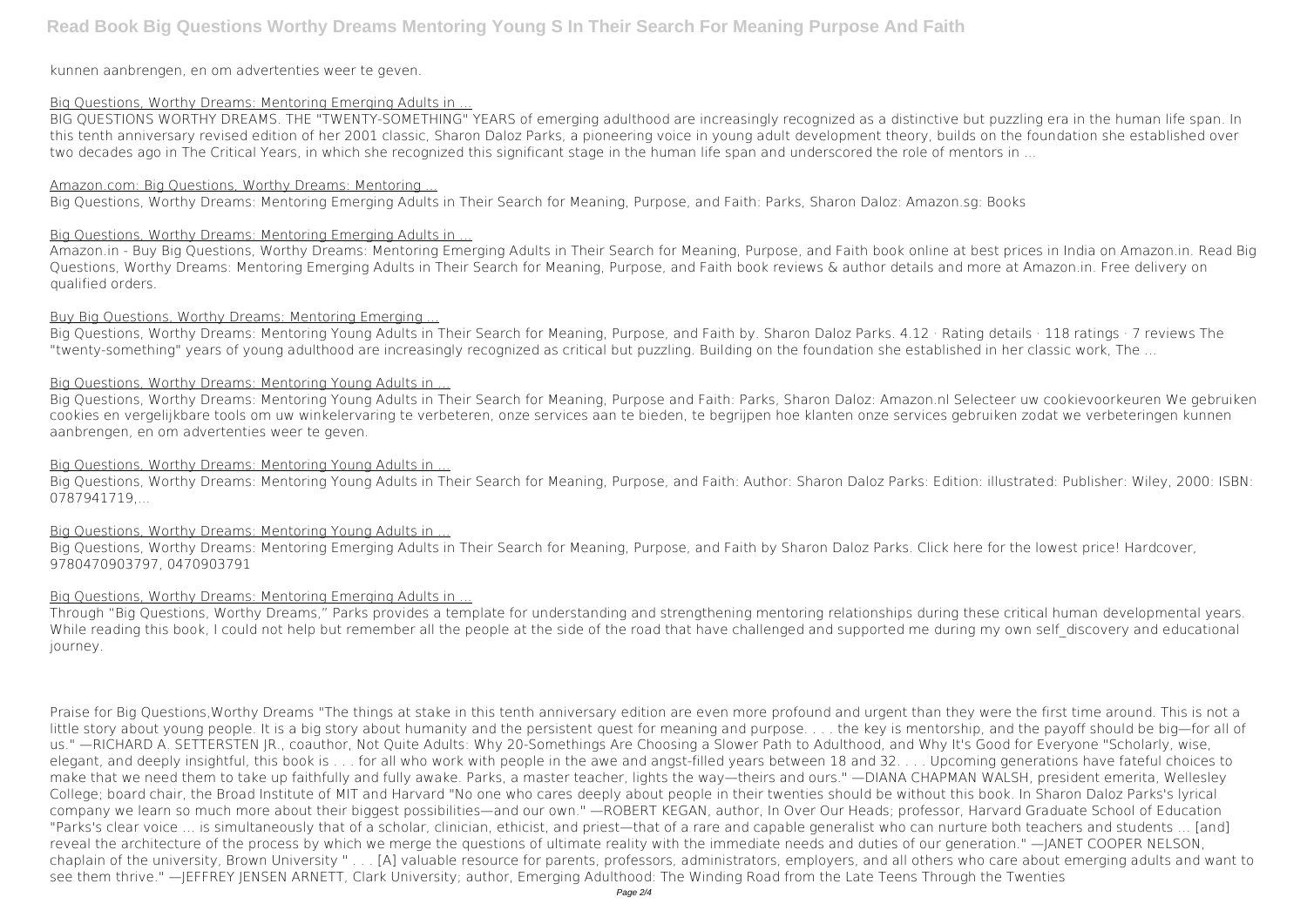The "twenty-something" years of young adulthood are increasingly recognized as critical but puzzling. Building on the foundation she established in her classic work, The Critical Years, Sharon Parks urges thoughtful adults to assume responsibility for providing strategic mentorship during this important decade in life. She reveals also, however, the ways young adults are influenced not only by individual mentors but also by mentoring environments. To read Young Adulthood in a Changing World, an excerpt from this book,click here.

Mentoring Emerging Adults Sharon Daloz Parks has written Big Questions, Worthy Dreams to inform and inspire renewed commitment by educators, church leaders, and others to consider the institutional and cultural patterns that affect emerging adults. It serves to bridge the divide between generations and to encourage more adequate recognition of what is at stake in the response of all who interact with emerging young adult lives. Our economic and political life has become more brittle, volatile, and global, which both enlarges and constrains young adult aspirations. Today's emerging adults are both more connected and more distracted. And religion and faith have become both problematized and polarized. Parks defines faith as meaning-making in its most comprehensive dimensions, whether expressed in secular or religious terms. Over time, our meaning-making orients our sense of purpose, moral stance, and competence. The book describes the potential vulnerability of emerging adults and shows how mentors and mentoring environments can provide access to big-enough questions and inspire dreams worthy of engaging with our challenging and complex world. Parks addresses important issues of the day, including violence in our culture, social media and networking, economic challenges, changing racial identity, cultural shifts, and other forces shaping the narrative of emerging adulthood today.

This groundbreaking book provides a comprehensive resource that addresses the growing movement for incorporating spirituality as an important aspect of the meaning and purpose of higher education. Written by Arthur W. Chickering, Jon C. Dalton, and Leisa Stamm—experts in the field of educational leadership and policy—Encouraging Authenticity and Spirituality in Higher Education shows how to encourage increased authenticity and spiritual growth among students and education professionals by offering alternative ways of knowing, being, and doing. Encouraging Authenticity and Spirituality in Higher Education includes a rich array of examples to guide the integration of authenticity and spirituality in curriculum, student affairs, community partnerships, assessment, and policy issues. Many of these illustrative examples represent specific policies and programs that have successfully been put in place at diverse institutions across the country. In addition, the authors cover the theoretical, historical, and social perspectives on religion and higher education and examine the implications for practice. They include the results of recent court cases that deal with church-state issues and offer recommendations that pose no legal barrier to implementation.

A landmark study that reveals how we become committed to the common good and sustain such commitments in a changing world. View the discussion guide for UU communities: HTML or PDF "A perceptive, groundbreaking analysis of inspired lives. . . . This is a guidebook for the soul." -Daniel Goleman, author of Emotional Intelligence "A truly refreshing book! In a day when the political and spiritual air has grown stale with cynicism, discouragement, and indirection, this beautifully written, penetrating study could not be more welcome or valuable. No teacher, parent, or civic leader who cares about nurturing social commitment can fail to be informed and inspired by this remarkable and surprisingly practical book." -Robert Kegan, author of In Over Our Heads "Eloquent and profound, Common Fire addresses what Americans everywhere long for: a sense of the common good, an emphasis on community and compassion in everyday life, a values-based politics in the public sphere. A compelling, encouraging work." -Jim Wallis, author of The Soul of Politics "A profound exposition and penetrating commentary on some of life's most important issues." -Clarence G. Newsome, dean, Howard Divinity School "A compelling portrait of people who choose to make a difference and thus inspire us all." -Rosabeth Moss Kanter, author of World Class: Thriving Locally in the Global Economy

The shift from adolescence to adulthood, a recently identified stage of life called "emerging adulthood," covers an increasing span of years in today's culture (roughly ages 18-30) due to later marriages and extended education. During this prolonged stage of exploration and self-definition, many young adults drift away from the church. Here two authors--both veteran teachers who are experienced in young adult and campus ministry--address this new and urgent field of study, offering a Christian perspective on what it means to be spiritually formed into adulthood. They provide a "practical theology" for emerging adult ministry and offer insight into the key developmental issues of this stage of life, including identity, intimacy and sexuality, morality, church involvement, spiritual formation, vocation, and mentoring. The book bridges the gap between academic and popular literature on emerging adulthood and offers concrete ways to facilitate spiritual formation among emerging adults.

Cultivating the Spirit THIS GROUNDBREAKING WORK IS BASED on a five-year study of how students change during the college years and the role college plays in facilitating the development of their spiritual qualities. Students, the authors argue, grapple with the big questions in life: Who am I? What are my values? Do I have a mission in life? Why am I in college? What kind of person do I want to be? What sort of world do I want to help to create? Their answers to these questions help determine their academic and career choices and are tied to the development of personal qualities such as empathy, caring, and social responsibility. The study finds that, while students' religious engagement declines during college, at the same time they become substantially more caring, tolerant, connected with others, and actively egaged in a spiritual quest. Spiritual growth also enhances academic performance, leadership development, and satisfaction with college. The study provides strong evidence pointing to specific experiences during college that can contribute to students' spiritual growth. The need for spiritual development in college is apparent. Two-thirds of the students in the study express a strong interest in spiritual matters, well over half report that their professors never encourage discussions of religious or spiritual matters, and about the same proportion report that professors never provide opportunities to discuss the purpose and meaning of life. Cultivating the Spirit aims to raise the awareness of academic administrators, faculty, and the public at large to the vital role that spirituality plays in student learning and development. Throughout the book, the authors identify strategies for enhancing students' development and encourage the academy to give greater priority to the spiritual aspects of students' educational and personal development.